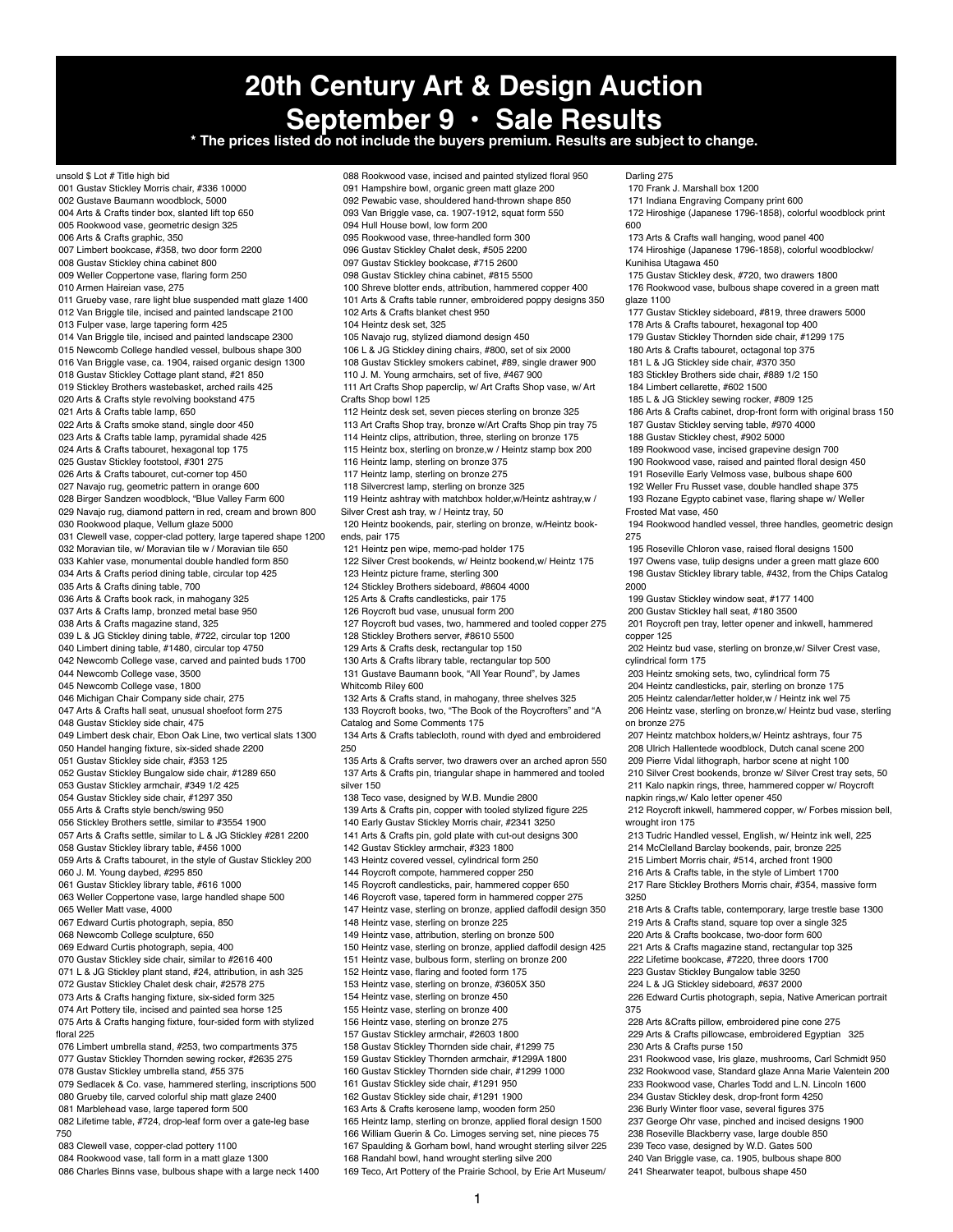## **RESULTS - September 9, 2007**

 243 Rookwood architectural tiles, two 200 244 Arts & Crafts vase, large bulbous shape 25 245 Van Briggle vase, ca. 1916, raised poppy design 500 247 AET Tile Co. vase, bat form 425 248 Stickley Brothers tabouret, #165 275 249 L & JG Stickley footstool, #394 350 250 Arts & Crafts tabouret 200 251 Glasgow School needlework, silk 225 252 Arts & Crafts screen, three-panel form 350 253 Arts & Crafts wall hanging, hammered copper 400 254 Michigan Chair Co. chairs, set of six, "T" back form 325 255 J. M. Young armchairs, set of five, #519 1700 256 Stickley Brothers side chairs, set of six, #634 1/2 2300 257 Weller Sicard vase, monumental shape 4000 258 Teco vase, Fritz Albert, green matt glaze 13000 259 E.T. Hurley etching, buck in a wooded winter 425 260 E.T. Hurley etching, riverboat scene 375 261 E.T. Hurley etching, "Kilgours' Woods" 375 262 Teco vase, designed by Orlando Giannini 7000 263 Common Ground tile, contemporary, water lily 325 264 Arts & Crafts china cabinet, single door 800 266 Arts & Crafts table, three reverse-tapered 375 267 Arts & Crafts settee, wing-back form 400 268 Arts & Crafts table, possibly Harden 325 269 Gustav Stickley Morris chair, #336 5500 270 Gustav Stickley chest of drawers, #901 8000 271 Limbert armchair, #503 2900 272 Stickley Brothers jardiniere, hammered copper 450 274 Stickley Brothers library table, #2654 800 275 Charles Stickley rocker, massive form 1000 276 Arts & Crafts library table, rectangular top 350 277 Aesthetic Movement box, 500 278 Arts & Crafts box, wood with hammered copper 175 279 Arts & Crafts box, brass owls 325 280 Rookwood plaque, Vellum landscape 5500 281 Rookwood vase, large winter landscape E.T. Hurley 4000 282 Dirk Van Erp basket, hammered copper 1500 284 Arts & Crafts pillow face, applied velvet 350 285 Arts & Crafts linen, beige with butterfly 50 286 Arts & Crafts linens, group of five 200 287 Grueby tile, incised and painted yellow tulip 1500 288 Arts & Crafts linens, group of five 225 289 Roseville Carnelian vase, large two handled shape 200 290 Benedict Studio vase, w/Benedict Studio bowl 700 291 Arts & Crafts table covering, multicolored organic 50 293 Newcomb College vase, crayfish, M.T. Ryan 5000 294 Gustav Stickley Morris chair, #332 3000 295 L & JG Stickley Morris chair, #498 2500 296 Heintz lamp, grape leaf design 700 297 Art Nouveau sconces, pair, hammered brass 1300 298 Heintz lamp, sterling on bronze, shade 1600 299 Franz Geritz, "Death Valley," color woodblock print 750 300 Holabird and Roche drawing, "Oak Park Club," 550 301 Arts & Crafts lamp, applied copper panels 1500 302 Wheatley floor vase, green crackle drip glaze 3000 303 Stickley Brothers lamp, hammered copper 2500 304 J. M. Young rocker, similar to #518 550 305 J. M. Young rocker, #518 325 307 Gustav Stickley plant stand, #41 1000 308 L & JG Stickley encyclopedia table, #516 6000 309 Arts & Crafts lamp table, 600 310 Arts & Crafts purse, 275 312 Arts & Crafts purse, 175 313 Arts & Crafts purse, colorful embroidered organic designs 75 314 Arts & Crafts purse, dyed and embroidered organic 100 316 Arts & Crafts purse, dyed and embroidered organic 300 317 Arts & Crafts purse, embroidered organic designs 75 318 Arts & Crafts purse, dyed and embroidered organic 200 319 Arts & Crafts purse, suede 350 321 Gustav Stickley armchair, #312 900 322 Gustav Stickley side chair, #354 250 323 Gustav Stickley armchair, #1292 1000 324 Gustav Stickley armchair, #312 475 325 Gustav Stickley armchair, #2598 1100 326 Gustav Stickley armchair, #312 400 327 Gustav Stickley rocker, #2597 900 328 Gustav Stickley library chair, #2594 1700 329 Arts & Crafts table lamp, pyramidal shade 550 330 Handel lily lamp, blossoming flower 1200 332 Arts & Clay Company vase, contemporary, tapered form 125 333 Common Ground bowl butterflies 150 334 Arts & Clay Company vase, sculpted leaves 200 335 Common Ground vase, calla lily design 200 336 Arts & Crafts table lamp, pyramidal shade 500 337 Common Ground vase, water lily design 100 338 Gustav Stickley Tree of Life stand 2400 339 L & JG Stickley magazine stand, #47 850 340 Gustav Stickley table, #440 2200 341 Gustav Stickley footstool, #729 600

342 Gustav Stickley breakfast table, #441 1900

 343 Roycroft Little Journeys stand, rectangular top 750 344 Limbert bed, #470 1/2 425 345 Roycroft Little Journeys stand, rectangular top 325 346 Arts & Crafts table, possibly Stickley Brothers 375 347 Stickley Brothers magazine stand, #4743 700 348 Arts & Crafts library table, curved top 1400 349 Unique lamp, bronzed metal base 1200 350 Mosaic tile frieze, five tiles stacked vertically 350 352 Shawsheen vase, green matt 300 353 Arts & Crafts sconces, pair, hammered copper 50 354 Clewell vase, copper-clad pottery 275 355 Helen Hyde woodblock, print of a child 225 356 North Dakota School of Mines vase, tapered form 400 357 Jarvie candlesticks, pair, lambda 475 358 Jarvie chamberstick, Zeta 350 359 Handel shades, set of four, chipped ice glass 650 360 Rookwood trivet, three geese 600 361 E.T. Hurley bronze, attribution, crucifix 1300 362 Franklin tile, large form 325 363 Arts & Crafts stool, in the manner of Limbert 125 364 Arts & Crafts bookstand, "V" trough 75 365 Limbert cricket stool, #201 1/2 750 366 Handicraft Guild match holder 50 367 Arts & Crafts needlework, embroidered peacock 750 368 Arts & Crafts easel, wrought iron sculpted rose 450 369 Stickley Brothers lamp table, #2504 550 370 L & JG Stickley frame, rectangular form 475 371 Gustav Stickley lamp table, #611 2100 373 Arts & Crafts period cupboard, two door 650 374 English Arts & Crafts server 200 376 English Arts & Crafts server, in mahogany 200 377 Carl Rotky, woodblock, village scene 350 378 Carl Rotky, woodblock, river and hills 350 379 Carl Rotky, woodblock, cathedral 325 380 Navajo rug, geometric and floral 700 381 Handel floor lamp, eight-sided leaded glass 5500 382 Navajo rug, geometric design 850 384 Pairpoint lamp, reverse painted flaring shade 2000 385 Mosaic lamp, colorful leaded glass shade 1100 386 Arts & Crafts table lamp, leaded glass shade 1500 387 Arts & Crafts runner, embroidered fish and vines 650 389 Arts & Crafts Linens group of three 475 390 Hiroshige, woodblock print of a village 325 391 Heintz vase, applied floral design 225 392 Arts & Crafts woodblock, "Landscape with Haystacks, 3250 393 Arts & Crafts desk, leaded glass doors 800 394 Franklin tiles, three, organic designs 75 395 Limbert writing desk, #716 650 396 Arts & Crafts table lamp, pyramidal shade 300 397 Arts & Crafts sideboard, Grand Rapids Furniture 1500 399 Berkey and Gay Prairie School partner's desk 2500 401 Lifetime piano bench 450 402 Arts & Crafts trestle table, rectangular top 100 403 Gustav Stickley footstool, #302 175 404 Gustav Stickley magazine stand, #72 1200 405 Gustav Stickley footstool, #300 900 406 Roseville Matt Green vase 550 407 E.T. Hurley bowl, bronze with five fish 300 408 Roseville Chloron bowl, cherub faces 300 409 Marblehead bookends, two, colorful ship designs 2000 410 Edward Curtis photogravure 1100 412 Lifetime dining table 500 413 Stickley Brothers dining table, #2670 2900 414 Gustav Stickley armchair, #353A 375 416 L & JG Stickley armchair, #818 200 417 Arts & Crafts runner, contemporary, stylized pinecones 750 418 Rookwood trivet, rook in blue 300 419 Gustav Stickley writing desk, #453 1500 420 Rookwood Faience tile, organic design 175 421 Gustav Stickley desk, two-drawer form 1500 422 Weller Sicard vase, double gourd form 1700 423 L & JG Stickley server, #741 3000 425 Gustav Stickley plate rail, #903 700 426 Lifetime Morris chair, open arm form 400 427 Stickley Brothers hall mirror 950 428 Old Hickory armchair, four vertical slats 475 430 San Ildefonso vase, polished black 950 431 Edward Curtis photogravure 1300 432 George Ohr handled vessel 1800 433 Keswick School vase, hammered copper 425 434 Arts & Clay Co. lamp, contemporary, large base 850 435 Clewell vase, copper-clad pottery 850 437 L.W. Rhead tile, figure playing a trumpet 400 438 Norse vase, footed shape 250 439 Arts & Crafts library table 1000 440 Arts & Crafts cellarette 475 441 McHugh flip-top hall seat, three section form 2800 442 Arts & Crafts library table 75

 445 Charles J. McLaughlin, Still LIfe, oil 200 446 Carl Schmidt, Venetian Sailboats," oil 2400 447 Northwestern Terra Cotta Co. jardinière 600 448 Cowan lamp base, light green high-glaze 75 449 Arts & Crafts painting, colorful landscape, oil 550 450 Wilkinson table lamp, Duffner & Kimberly base 1800 451 Jefferson lamp, reverse painted chipped ice shade 2100 452 Arts & Crafts hanging fixture, green slag glass 700 453 Wilkinson lamp, large colorful mosaic shade 2800 454 Fulper vase, bulbous and footed shape 700 455 Jarvie tray, in hammered copper 950 456 Rookwood vase, stylized Easter lily 275 457 Rookwood Faience tile, griffin design 1900 458 Rookwood vase, paneled floral designs 400 459 Wheatley tile, suit of armor 200 460 Rookwood vase, geometric designs 175 461 Arts & Crafts mirror, carved pyrographic 650 462 Rookwood vase, vertical leaf design 200 463 Arts & Crafts andirons, Indian motif 275 464 Arts & Crafts coal scuttle, hand hammered copper 275 466 Michael Ashford lamp, hammered copper 2300 467 Arts & Crafts andirons, iron base 225 468 Aurora Studios lamp, Michael Adams 1900 470 Arts & Crafts andirons 125 471 L & M. T. Co. Fatima box, wood 75 472 Arts & Crafts andirons 550 473 Arts & Crafts windows, pair, Prairie School 1500 474 Arts & Crafts windows 800 475 Arts & Crafts windows, pair, Prairie School 1100 476 Arts & Crafts chandelier, large leaded form 1300 477 Frank Lloyd Wright coffee table 3750 479 Secessionist china cabinet 1100 480 Secessionist bar table, tile top 700 481 Secessionist breakfront, massive form 2500 482 Secessionist chairs, set of six 1700 483 Secessionist tall case clock, brass 1600 484 Secessionist dining table 1400 485 Michigan Chair Co. hanging wall cabinet 325 486 English Arts & Crafts table 450 487 Old Hickory catalogue, ca. 1905 350 488 Heywood Wakefield rocker 600 489 Heywood Wakefield rocker 125 490 Art Deco floor lamp, eight sided mica 275 491 Arts & Crafts pedestal, in mahogany 250 492 Thonet costumer, attribution, bentwood form 50 493 Persian Heriz rug, c. 1920, floral 1200 495 Art Deco Chinese rug, c. 1940, floral 1000 497 Caucasian Shirva runner, c. 1910, diamond 1500 498 Persian Senneh rug, c.1910, floral 1800 499 Mohajram Sarank rug, c. 1910, floral 900 500 Persian rug, c. 1940, floral 175 501 Hamadan rug, c. 1930, floral 125 502 Hamadan rug, c. 1940, fine weave 150 503 Persian rug, c. 1930, stylized floral 125 504 Persian rug, c. 1920, stylized floral 125 505 Hamadan rug, c. 1940, stylized floral 125 506 Persian tribal rug, c. 1920 150 507 Hamadan rug, c. 1920, stylized floral 300 508 Persian rug, c. 1910, floral 350 509 Webb vase, miniature form 600 510 L.C. Tiffany tile, favrile 150 511 Italian vase, shouldered shape 1500 512 Steuben bowl, millefiori 1100 513 Tiffany Studios bowl, bronze 325 514 Tiffany Studios frame, grapevine pattern 900 515 L.C. Tiffany vase, blue favrile 2700 517 L.C. Tiffany shade, gold favrile 4000 518 L.C. Tiffany bowl, gold favrile 425 519 Steuben shade, green glass 4750 520 Linossier vase, flaring form in copper 2000 521 Sevres vase, monumental shape 1000 522 Linossier vase, hammered copper 1200 524 Delphin Massier vase, landscape 425 525 Lachenal vase, bulbous form 200 526 Dalpayrat vase, bulbous form 375 527 Desmant vase, double handled shape 350 528 WMF vase, attribution, large form 250 529 Lundberg vase, attribution, delicate yellow 950 530 Dalpayrat vase, unusual four sided shape 950 531 Gallé vase, cameo floral design 900 532 Tiffany Furnaces box, bronze 4750 533 Tiffany Studios box, footed form 500 534 Tiffany Furnaces box, bronze 3750 535 Amphora vase, female portrait 7500 537 Moorcroft vase, blue and white drip glaze 200 538 Lustre Art perfume lamp, bronzed 850 539 Pierrefonds vase, twisting gourd 375 540 Linthorpe vase, shouldered shape 650

 541 Massier vase, double gourd form 500 543 Clement Massier vase, pinched shape 1500

444 Anna Marie Valentien, oil/board, Rookwood artist 900

443 Arts & Crafts cellarette 300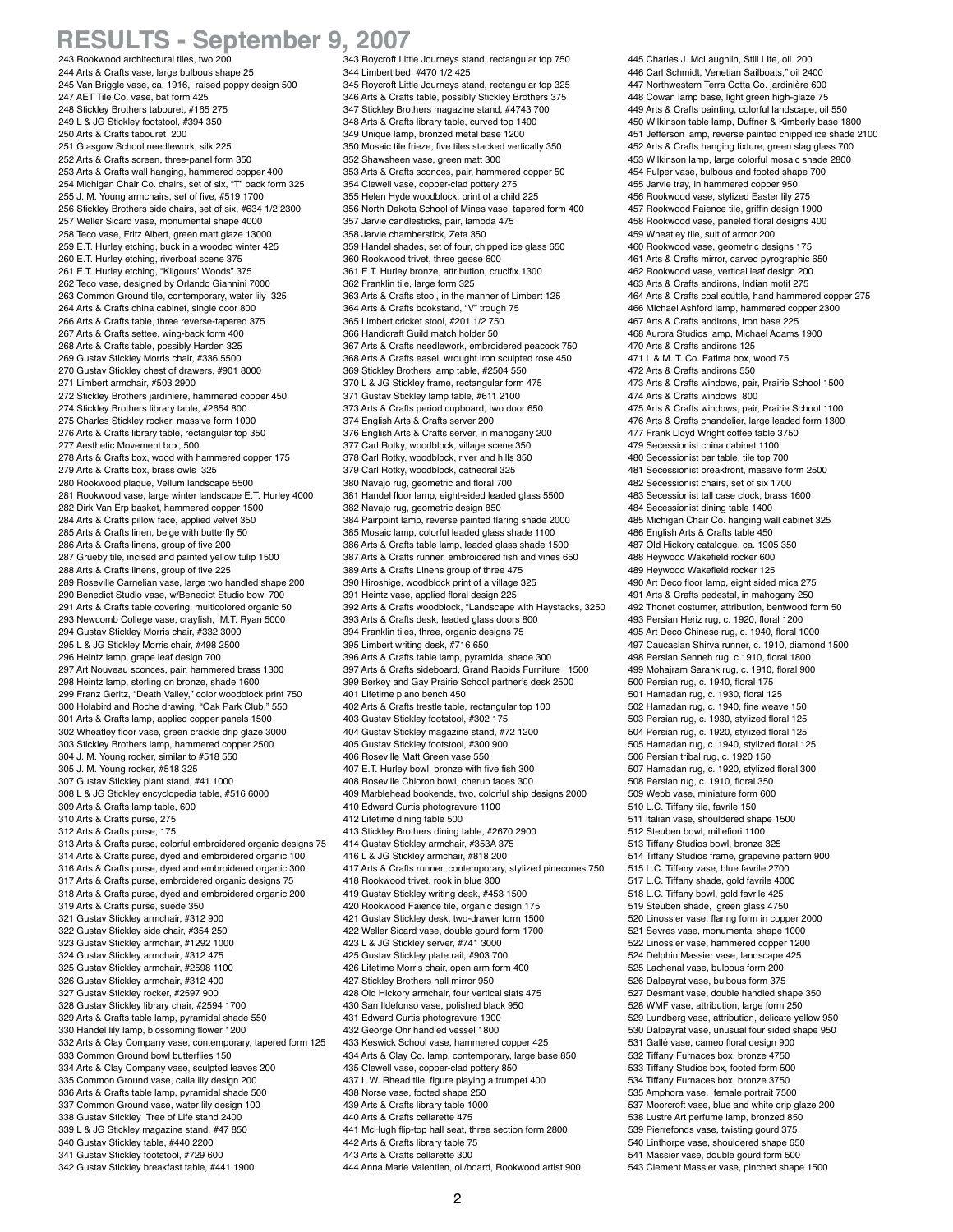## **RESULTS - September 9, 2007**

 544 Steuben Grotesque bowl 3750 545 Steuben 1000 Eye vase, flaring shape 2700 546 Steuben bowl, hexagonal ribbed 500 547 Walter Meyer candelabras, pair 1500 548 Steuben Carder Stevens/Williams trumpet vase 300 549 Steuben covered candy dish 1000 550 Steuben vase, Rosaline glass 700 551 Austrian vase, flaring shape 700 552 Pointu vase, hand-thrown form 300 553 Loetz vase, attribution, tortured form 175 554 R. Lalique box, round in frosted 450 555 Hagenauer sculpture, attribution, sail boat 850 557 Loetz vase, attribution, bulbous 250 559 Rockwell cocktail shaker, clear glass 75 560 Steuben perfume bottle, melon 275 561 Steuben perfume bottle and stopper, Rose duBarry 800 562 Steuben perfume bottle, Verre de Soie 325 563 Steuben perfume bottle blue aurene 650 564 Steuben perfume bottle gold aurene 900 565 Steuben perfume bottle clear green threading 300 566 Steuben perfume bottle, Verre de Soie 250 567 Steuben perfume bottle blue aurene 425 568 Steuben perfume bottle, Rosaline glass 450 569 Steuben perfume bottle, Verre de Soie 250 570 Steuben perfume bottle, clear, black threading 550 571 Steuben perfume bottle, Verre de Soie 200 572 Steuben vase, gold aurene 1800 573 Steuben vase, bulbous shape in yellow 700 576 Amphora covered vessel, female portrait 5500 578 Amphora jardinieré, four handled form 600 580 Handel humidor, porcelain lobed body 300 581 Argentor vase, German 300 583 Haida vase, attribution, fluted shape 300 584 Tiffany Studios floor lamp, three-light lily 12000 585 Max Lauger vase, slip glazes 2500 586 Steuben vase, green ribbed glass 500 587 Rene Lalique light fixture, swirling design 9000 588 Gaston Noury poster, print, ca. 1892 50 589. Handel hanging fixture, single art glass 2300 590. Jules Chéret poster 50 592. Minton jardiniere, w/ Peters & Reed vase 300 593. Arts & Crafts hanging fixture 900 594. Jules Chéret poster 50 596. Jules Chéret poster 200 597. Art Nouveau mirror, large form 1800 599. Charder vase, flaring and footed shape 1100 600. Dawson Dawson-Watson frame 4500 602. William Merritt Post, Seascape, oil 600 603. Charles Courtney Curran, "Portrait of a Woman 3250 604. Woman Picking Fruit, oil 225 605. Harry Chase, Dutch Boats oil 2100 606. Maude L. Baker, "Peaches, oil 300 607. Harvey Joiner, Forest Interior, oil 1600 608. Katharine Beecher Stetson, oil 1300 609. Edward Charles Williams, Landscape oil 650 612. A.E. Segall, Peasant Woman, oil 150 615. Dimitri Stelletski, c. 1908, poster 700 616. Louis Abel Truchet, c. 1900, color etching 700 617 Thomas Jefferson Willison, Autumn Forest," oil 200 618. George F. Schultz, Lake in Autumn, oil 650 620. Tom Milton Wilder, Pear Blossoms, oil 900 621. William Frederick Paskell, Landscape, oil 200 622. Corna Searcy Hanlin, Industrial Scene, oil 600 623. Giovani Campriani, Venezia ,oil 650 624. Lillian Mathilde Genth, Nude, oil 1400 625. William H. Eppens, Golden Dune, oil 1200 626. Courtland L. Butler, Landscape with Stream, oil 100 628. A. S. Packer, Portrait, oil 475 629. William Ruehl, Lake Michigan Beach Scene, oil 900 630. William Ruehl, Indiana Dunes, oil 850 631. Audley Dean Nichols, Arizona Landscape, oil 14000 632. Knute Heldner, Early Spring, oil 3500 633. Edgar Alwin Payne, California Landscape, gouache 7000 635. Charles Partridge Adams, Marsh at Dusk, watercolor 3500 638. Howard Chandler Christy, Nancy , ink and gouache 4750 639. John Rettig, Mission Oak, oil 3750 640. Carl Schmidt, Sunset, oil 475 643. Nellie Schanzenbacher, Portrait of a Woman, oil 275 644. Wilbur L. Oakes, Landscape, oil 950 645. William F. Hardy, Farm Scene, oil 900 647. Raphael Senseman, Landscape, watercolor 150 648 Ivo Saliger, Justice, color etching 125 649. B. Palamer, Riders, oil 150 650. J. Scott MacNutt, Surf, oil 125 651. Edward R. Sitzman, Landscape," watercolor 150 652. J. LeBrun Jenkins, Seascape with Sailboats, oil 1600 653. Miles Jefferson Early, Autumn Landscape, oil 1300 655. Polly Nordell, Landscape, watercolor 150

656. Clare McKee, Landscape, oil 1100

657. J. LeBrun Jenkins, Hunting Dog, oil 450

 658. Frances Milam, Indiana Dunes, oil 600 659. Burt Barnes, Forest Landscape, watercolor 900 660. Albert Abramovitz, c. 1940, watercolor 1300 661. Sean O'Shean, Sunday at the Beach, oil 2800 662. Lucille Leighton, The River, oil 325 663. Charles Gordon Harris, Covered Bridge, pastel 450 664. Rockwell Kent, Hero, lithograph 1300 666. Toshi Yoshida, lot of three woodcuts 650 667. Beatrice Sophia Levy, 1924, color etching 300 668. Beatrice Sophia Levy, Song of Summer, color etching 475 669. Albert Hirschfeld, Great American Songwriters," lithograph 1000 671. F. Montgomery, Procession, oil 1000 672. Thomas Willoughby Nason, two wood engravings 300 673. Stow Wengenroth, lot of three lithographs 650 674. Stow Wengenroth, Bird of Freedom, lithograph 550 675. Jane Steiner, Shopping, watercolor 400 676. Louis Lozowick, Skaters Island, lithograph 250 677. J. Jeffrey Grant, Coastal Scene, oil 1000 678. American School, Coastal Scene, oil 200 681. Thomas Gibbs Moses, Landscape, oil 200 682. Thomas Gibbs Moses, Mountain Landscape, oil 200 683. Robert Noel Blair, Boat in Storm, oil 400 685. Bunilla, Mother and Child", oil 350 686. Béla Kontuly, Still Life with Fruit, oil 2300 688. Ken Gore, Wings on the Wind, oil 500 689. Charles Sebree, Portrait, mixed media 3750 690. Felix Emmanuele Ruvolo, Girl with Cat, oil 700 691. Karl Priebe, Figure in a Landscape, gouache 900 692. Karl Priebe, Woman by the Water, watercolor 1100 693. Leon Bibel, Man in Subway, lithograph 400 694. Leon Bibel, We Refuse to Starve, oil 3250 695. Eanger Irving Crouse, "Twilight," print 100 696. Ignacio Aguirre, Emiliano Zapata, woodcut 1200 698. Manuel Felguérez, Woman Sitting, terra cotta 1200 700. Laura Gilpin, Navajo Silversmith, photograph 2800 702. Emanuel Glicenstein Romano, Beatrice, oil 1200 703. Marjorie Dohrs, Statuesque, gouache 1700 704. William Horace Littlefield, Boxer, ink and wash 300 705. François Gerome, L'Etoile, Paris, oil 1500 706. Jane Peterson, Florida Landscape, oil 9000 708. Everett Lloyd Bryant, Goats Foraging, gouache 700 709. Ray Winston Speer, Portrait of a Woman, oil 175 710. John Walter Scott, Raiding the Campsite, illustration 3250 711. Faith Sheppard, Port St. Thomas, oil 500 712. Everett Lloyd Bryant, Floral Still Life, oil 600 713. John Stephens Coppin, Uncle Sam Means Business, oil 4500 714. Joseph Allworthy, Calalilies, oil 475 715. Charles Oglesby Longabaugh, watercolor 800 716. Eduard Buk Elreich, Mural Studies, watercolor 650 717. Karl Gasslander, Man, watercolor 600 718. E. Etienne, Nude with Hat, watercolor 25 719. Carl Pappe, Taxco Scene, watercolor 375 720. Gerald Kenneth Geerlings, etching and drypoint 850 721. Carl Hugo Beetz, Remark from Grandstand, lithograph 300 722. Ethel Spears, At the Zoo, ithograph 200 723. Philip White, Lake Michigan, acrylic 700 724. Man Ray, Monument, color lithograph 1100 727. Pablo Picasso, "Fumeurcolor aquatint 13000 728. Pablo Picasso, "Sable Mouvant Pl.7"aquatint 1000 729. Wilhelm Karl Ferdinand Arnesen, Seascape", oil 500 730. Francis F. Brown, attribution, Farm Landscape, oil 300 731. Frank Perri, Girl with Flowers in Hair", oil 150 732. Frank Perri, Portrait of a Boy", oil 175 735. G. Le-Beuze, Offenee D'Afficher", oil 275 736. American School, "City Scene" oil 300 738. Serge Jolimeau, recycled steel oil-drum 200 739. Clarke Hutton, Blue Passages," oil 500 740. Adele Lemm, Abstract", oil 1200 741. J. Jay McVicker, Abstract", watercolor 350 743. Bonhumil Samuel Kecir, Still Life" oil 550 744 Orlando Greenwood, Two Women" oil 500 745. William Lachowicz, Concourse" oil 2000 746. Peter W. Ostuni, Untitled, oil 275 747. German Modernist School, City Scene, oil 175 748. Paul Hamlin, Farm Scene, oil 550 749. Karl C. Brandner, Tobacco Barn, oil 450 750. Tully Filmus, Three Graces, oil 3250 752. Paul Kauver Smith, The Old Yellow House, oil 1300 754. Leon Louie Dolice, New York City, pastel 1100 755. WITHDRAWN withdrawn 757. Leon Louie Dolice, Harbor Scene, pastel 475 758. Leon Louie Dolice, New York City, pastel 475 759. Leon Louie Dolice, New York City, pastel 1000 761. Helen Van Wyk, It's a Good Life, oil 1200 762. Jonathan Hotz, Lady of Good Voyage Church, oil 200 764. Helen Van Wyk, Ketchopulos Market, oil 600 765. Helen Van Wyk, Storm on Bass Rocks, oil 350

 771. Arne Charles Besser, The Greatest Show on Earth," oil 2000 772. Richard Harold Redvers Taylor, Abstract, watercolor 750 773. Alexander Calder, Abstract," screenprint 900 774. Raymond Parker, Abstract Composition, acrylic 2500 775. Alexander Calder, Abstract," screenprint 1000 777. Henry Lawrence Faulkner, House, oil 5500 778. Henry Lawrence Faulkner, Angel Playing a Horn, oil 3500 781. Henry Lawrence Faulkner, Cat and His Pet, oil 3500 782. Karl Gasslander, Acrobats, oil 950 783. Roy Lichtenstein, Entablature IX, color silkscreen 3750 784. Alexander Calder, Abstract, color lithograph 400 785. Helen Frankenthaler, screenprint 3000 786. Alexander Calder, Abstract, color lithograph 1100 789. Jim Dine, Nancy Outside in July VIII, etching 1500 791. Raymond P. Fraser, North Atlantic," oil 275 792. Jim Dine, A Temple of Flora, etching 2500 793. Gianni Aricó, The Judgement, bronze 500 794. George Colin, Farm Scene, pastel 175 796. Gibson D. Byrd, Smile, oil 700 797. Charles Sjoholm, Circus Scene, oil 350 799. Ray Speers, Abstract Cross", oil 325 800. Sénèque Obin, Still Life with Fruit," 1960, oil 1400 801. Sheila E. Burlingame, Fishermen, oil 150 802. Andy Warhol, Liz, lithograph 20000 803. James Rosenquist, Violent Turn, lithograph 3250 804. Mario De Ferrante, "Untitled," oil 350 805. Mario De Ferrante, "Untitled," oil 806. Mario De Ferrante, "Untitled," oil 350 807. Mario De Ferrante, "Abstract" oil 350 808. Mario De Ferrante, "Untitled," oil 375 809. Mario De Ferrante, "Abstract" oil 375 810 Roland Smith "Victor" floor lamp, c. 1948 811 Harvey Probber drop-front cabinet 750 812. Harvey Probber jewelry chest 400 813. Paul McCobb dresser, by Calvin 750 814. Harvey Probber coffee table 800 815. Paul McCobb double dresser, by Calvin 1300 816. Clyde Burt bowl, glazed stoneware 250 817. Clyde Burt shallow bowl 350 818. Clyde Burt covered jar 2100 819. Clyde Burt covered bowl 800 820. Clyde Burt covered jar 2400 821. Tall Clyde Burt vase 1800 822. Paul McCobb room divider 2000 823. George Nelson/Raymor side table 1300 824. Charles and Ray Eames DCW 350 825. George Nelson coffee table 400 826. George Nelson Gateleg dining table 600 827. George Nelson daybed 950 828. George Nelson dining table 829. Charles and Ray Eames DCMs 1600 830. George Nelson Platform bench 1500 831. George Nelson Platform bench 1600 832. Gaetano Pesce UP5 chair and UP6 ottoman 833. Eero Saarinen pedestal occasional table 750 834. Gaetano Pesce UP1 easy chair 835. Michele de Lucchi "First" chair 200 836. Verner Panton Cone table 325 837. Modern floor lamp 50 838. Verner Panton Moon light 300 839. Vico Magistretti "Triteti" and "Teti" lamps 450 840. Verner Panton Moon lights, set of three 450 841. Achille Castiglioni "Servomuto" tables 475 842. Salviati Tresoldi "Miamina" chairs 375 843. Paul Haigh dining table 844. Raymond Loewy DF-2000 dresser 1300 845. Victor Vasarely, original silkscreen 300 846. Victor Vasarely, original silkscreen, Figure 225 847. Yvaral, Jean Pierre Vasarely, kinetic art 750 848. Raymond Loewy DF-2000 cabinet 1300 849. Raymond Loewy DF2000 small desk 1200 850. Raymond Loewy DF 2000 valet cabinet 1500 851. Raymond Loewy DF 2000 cabinet 1800 852. Piero Fornasetti umbrella stand 650 853. 1950s Modern andirons, pair 900 854. Oggetti glass sconces, Italy, pair 600 855. 1950s Italian coffee table 375 856. 1950s Modern lounge chairs, pair 1500 857. 1950s Modern sofa 1100 858. Fantoni vase, for Raymor 350 859. Raymor vase, ceramic bottle form 200 860. Fantoni table lamps, pair 900

 769. Peter Blume, two works, "Composition, India ink 100 770. Edwin L. Fulwider, Abstract, airbrush 750

861. Renzo Rutili cabinet 2600

862. Marcello Fantoni vase 1700

 863. Alfredo Barbini Inciso vase 864. Kurt Versen table lamps, pair 475

865. Gilbert Rohde child's desk 50

767. Edwin L. Fulwider, Abstract, airbrush 2000